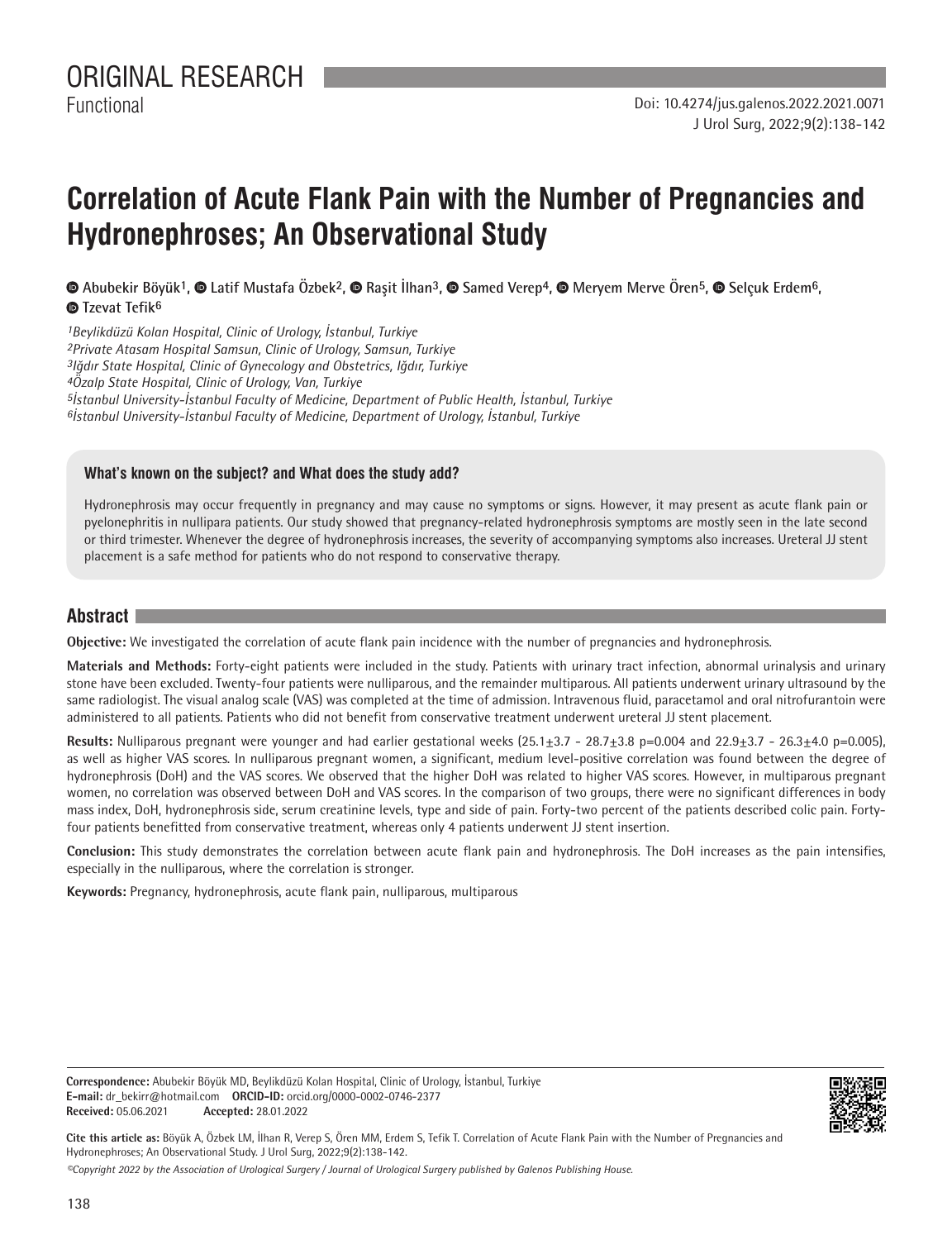# **Introduction**

Flank pain is a condition that commonly leads to emergency department visits and not infrequently observed in pregnant women. In pregnant women, flank pain is mostly due to hydronephrosis. Mild hydronephrosis is reported in 90% of pregnant women during pregnancy, with most being nulliparous  $(1-3)$ .

It has been claimed that the mechanism of hydronephrosis formation in pregnancy, in addition to uterine compression, is progesterone hormone's relaxing effect on the smooth muscle (4,5). Hydronephrosis in pregnancy may cause pyelonephritis and urosepsis. It is frequently seen on the right side, probably due to uterine dextrorotation and protection of the left ureter by the sigmoid colon (6,7).

Although hydronephrosis may be seen in 90% of pregnant women, in most cases they are followed up without any symptoms. But certain patients may present with severe flank pain, recurrent urinary tract infections, and even renal dysfunction (6,8). Most the patients benefit from the conservative approach and medical treatment. However, invasive procedures such as ureteral stent or renal nephrostomy may be required in 6% of patients (6,9).

In this study, we investigated the relationship between nulliparity and multiparity with hydronephrosis and pain, as well as the relationship between the degree of hydronephrosis and pain. Factors other than pregnancy, such as ureteral or renal stones and urinary tract infection that may lead to hydronephrosis and pain were excluded.

# **Materials and Methods**

This study was conducted in Iğdır State Hospital between the dates of October 2018 and February 2019. During this time, 237 pregnant women had outpatient visits to the hospital. Among these patients, there were 93 pregnant women accompanied by acute flank pain. Among these 93 pregnant women, 48 patients who met the criteria were included in the study. The study consisted of 2 groups and a total of 48 patients comprising of group 1 nulliparous (n=24) and group 2 multiparous (n=24) pregnant women who were admitted to ER, gynecology, or urology wards.

Written informed consent was obtained from patients' and their spouses before the study. The consent explained that no additional intervention was performed other than routine protocols and treatments, and only the requisite findings would be used in the study. Urinalysis, urine culture, serum creatinine values were obtained from all patients and the described character of pain and demographic data were recorded. All patients had urinary ultrasound (US) by the same radiologist. To assess the degree of

hydronephrosis (DoH), maximal anterior-posterior diameter of the renal pelvis was measured by US. A visual analog scale (VAS) with a numerical evaluation was obtained from all patients. Patients who had hematuria or pyuria on urinalysis, had signs of urinary calculi, pyelonephritis, or pyelonephrosis on urinary US and had positive urine culture result were excluded from the study. Every patient had an obstetric consultation, and the fetus and pregnancy status were evaluated. All patients were hospitalized, administered intravenous fluid therapy, paracetamol as analgesic, oral nitrofurantoin as antibiotherapy and were recommended to bed rest. Antibiotic treatment was initiated as a prophylaxis and was administered for 5 days. The specific antibiotic treatment was not based on any guideline recommendations. Ureteral JJ stents were placed in patients who did not respond to conservative treatment.

## **Statistical Analysis**

In the statistical analyses, compliance with normal distribution was evaluated with Kolmogorov-Smirnov analysis. Mann-Whitney U test was employed for continuous data and chisquare test for categorical data. The covariance of the Dog and the VAS score values were evaluated with Spearman Correlation analysis (In the interpretation of the correlation coefficient, values were categorized as follows: 0.0-0.24 weak, 0.25-0.49 medium, 0.50-0.74 strong, 0.75-1.00 compelling). For statistical significance, in the 95% confidence interval, p-value below 0.05 was considered significant. SPSS v 21.0 program was used for statistical analysis.

## **Results**

Of the patients included in the study, 56.25% (n=27) were in the second and 43.75% (n=21) were in the third trimesters. Of the second trimester patients, 66.6% were nulliparous (n=18) and 33.4% multiparous (n=9). No first trimester or the early second trimester patient existed. Most were through the late second trimester or in the third trimester. The number of births given by the multiparous was  $2.9\pm0.9$  (2-5).

Hydronephrosis was observed in 66.7% of patients and 62% of the pain was observed on the right side. Of the patients presenting with acute flank pain, 50% (n=12) of the nulliparas and 33.3% (n=8) of the multiparas described colic-like pain, while the rest described suppressive, blunt, or aching pain. There were no statistically significant differences between the two groups.

In this study, age and gestational age values were found to be significantly lower in nulliparous pregnant women compared with multiparous (age  $25.1\pm3.7$  -  $28.7\pm3.8$  p=0.004 and gestational week  $22.9 \pm 3.7$  -  $26.3 \pm 4.0$  p=0.005 respectively), however VAS score values turned out to be higher in nulliparous  $(7.2 \pm 1.2)$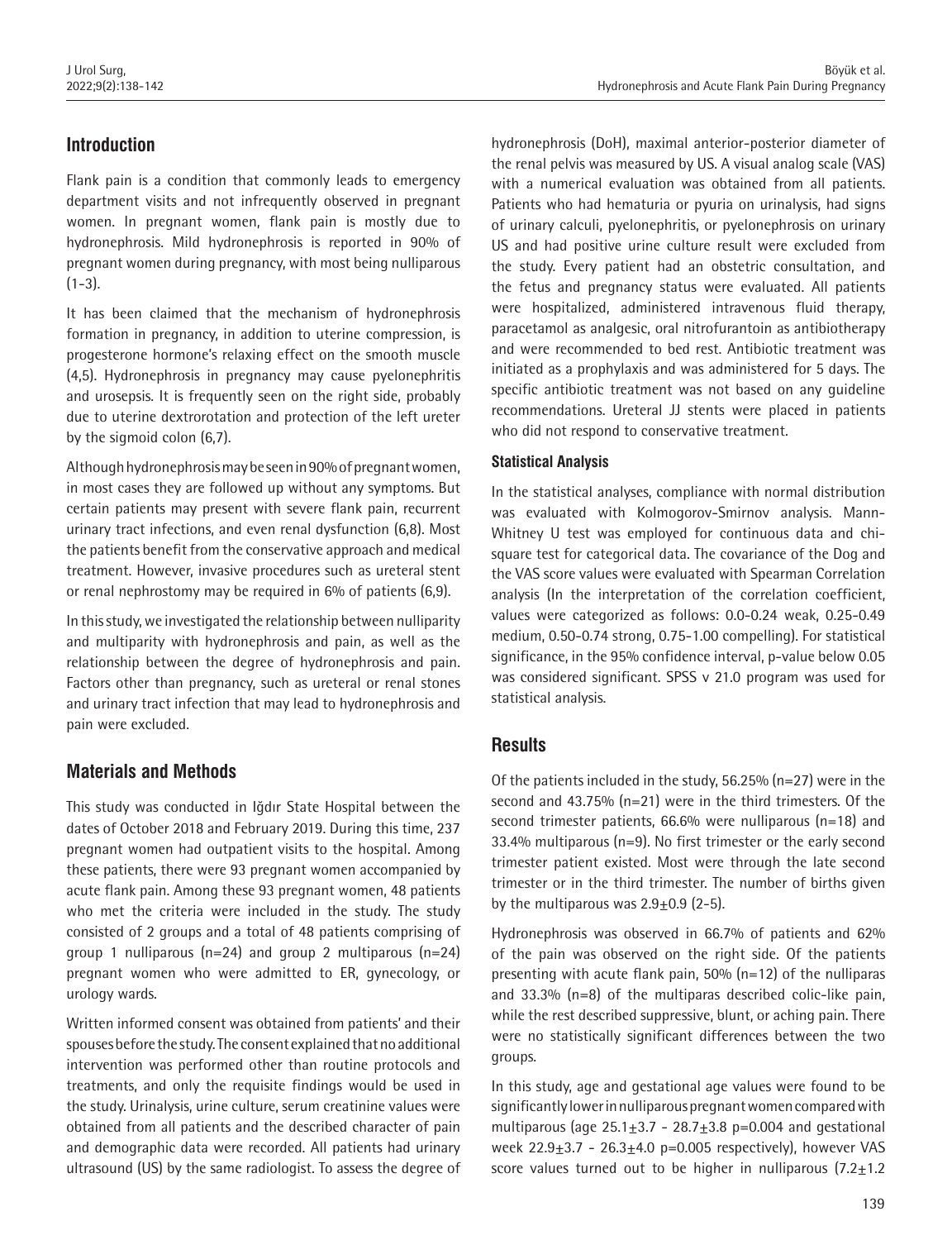and  $5.8\pm1.9$  p=0.004, respectively) (Table 1). In the total cohort, a significant, medium level, positive correlation was spotted between DoH and VAS score values. VAS score values increased as the DoH increased in the total cohort (r=0.349, p=0.015) (Table 2). When the two groups were evaluated separately, a medium level, same-direction, significant correlation is found between DoH and VAS scores in the nulliparous (Table 3). As the hydronephrosis increased in the nulliparous, VAS score values also increased (r=0.494 p=0.014). Whereas in multiparas, there was no correlation between the degree of hydronephrosis and VAS score (r=0.178 p=0.405) (Table 3). To our knowledge, this is one of the first studies comparing nulliparous and multiparous pregnant women.

Comparing the two groups, no statistically significant difference existed in terms of body mass index, hydronephrosis grade, hydronephrosis side, creatinine value, type and side of pain (Table 1). In both groups, 91.7% of the patients (n=20) benefited from conservative treatment and 8.7% (n=4) were placed with ureteral JJ stent. Two of the pregnant women who had ureteral stents were nulliparous, and two were multiparous. One patient with ureteral stent had grade II and the other 3 had grade III hydronephrosis. Ureteral JJ stent was placed on the left side in one patient and on the right side in 3 patients. All patients with ureteral JJ stenting described colic pain and had VAS scores of 9 (n=2) and 10 (n=2). Ureteral JJ stent placement significantly decreased the hydronephrosis and pain. Control US was performed 2 weeks following JJ stent placement. The patients included in the study were followed until 36<sup>th</sup>-38<sup>th</sup> gestational weeks on average. However, obstetric data were not obtained after giving birth.

## **Discussion**

This prospectively evaluated study demonstrated that DoH and the number of pregnancies correlated with the severity of pain in pregnant women. While our findings are similar to the literature at some points, they seem to support the opposite

| Table 1. Patient demographic and clinical data        |                  |                              |        |                |                |                  |                              |               |                |                |       |
|-------------------------------------------------------|------------------|------------------------------|--------|----------------|----------------|------------------|------------------------------|---------------|----------------|----------------|-------|
|                                                       | <b>Nullipara</b> |                              |        |                |                | <b>Multipara</b> |                              |               |                |                |       |
|                                                       | Mean             | <b>Standard</b><br>deviation | Median | <b>Minimum</b> | <b>Maximum</b> | Mean             | <b>Standard</b><br>deviation | <b>Median</b> | <b>Minimum</b> | <b>Maximum</b> | p     |
| Age                                                   | 25.1             | 3.7                          | 25.0   | 18.0           | 33.0           | 28.7             | 3.8                          | 28.0          | 20.0           | 37.0           | 0.004 |
| Gestational<br>age (week)                             | 22.9             | 3.7                          | 22.0   | 18.0           | 30.0           | 26.3             | 4.0                          | 28.0          | 19.0           | 34.0           | 0.005 |
| Number of<br>births                                   |                  |                              |        |                |                | 2.9              | 0.9                          | 3.0           | 2.0            | 37.0           |       |
| <b>BMI</b>                                            | 23.7             | 3.4                          | 23.8   | 16.2           | 31.6           | 25.6             | 3.6                          | 26.1          | 19.2           | 35.0           | 0.081 |
| Creatinine<br>mmol/L                                  | 0.6              | 0.1                          | 0.6    | 0.4            | 0.8            | 0.6              | 0.1                          | 0.6           | 0.4            | 0.8            | 0.983 |
| VAS score                                             | 7.2              | 1.2                          | 7.0    | 5.0            | 10.0           | 5.8              | 1.9                          | 5.5           | 2.0            | 10.0           | 0.004 |
| <b>DMI</b> : Rody mass indov MAC: Visual angles soole |                  |                              |        |                |                |                  |                              |               |                |                |       |

BMI: Body mass index, VAS: Visual analog scale

| Table 2. Correlation of hydronephrosis grade with VAS score in total cohort        |  |                                  |  |  |  |  |
|------------------------------------------------------------------------------------|--|----------------------------------|--|--|--|--|
|                                                                                    |  | Hydronephrosis grade - VAS score |  |  |  |  |
|                                                                                    |  | 0.349                            |  |  |  |  |
| Spearman's rho                                                                     |  | 0.015                            |  |  |  |  |
|                                                                                    |  | 48                               |  |  |  |  |
| *Correlation is significant at the 0.05 level (2-tailed), VAS: Visual analog scale |  |                                  |  |  |  |  |

| Table 3. Correlation of hydronephrosis grade with VAS score                        |   |       |  |  |  |  |
|------------------------------------------------------------------------------------|---|-------|--|--|--|--|
| Nulliparous-Multiparous                                                            |   |       |  |  |  |  |
|                                                                                    |   | 0.494 |  |  |  |  |
| Nullipar                                                                           | n | 0.014 |  |  |  |  |
|                                                                                    | n | 24    |  |  |  |  |
|                                                                                    |   | 0.178 |  |  |  |  |
| Multipar                                                                           | n | 0.405 |  |  |  |  |
|                                                                                    | n | 24    |  |  |  |  |
| *Correlation is significant at the 0.05 level (2-tailed), VAS: Visual analog scale |   |       |  |  |  |  |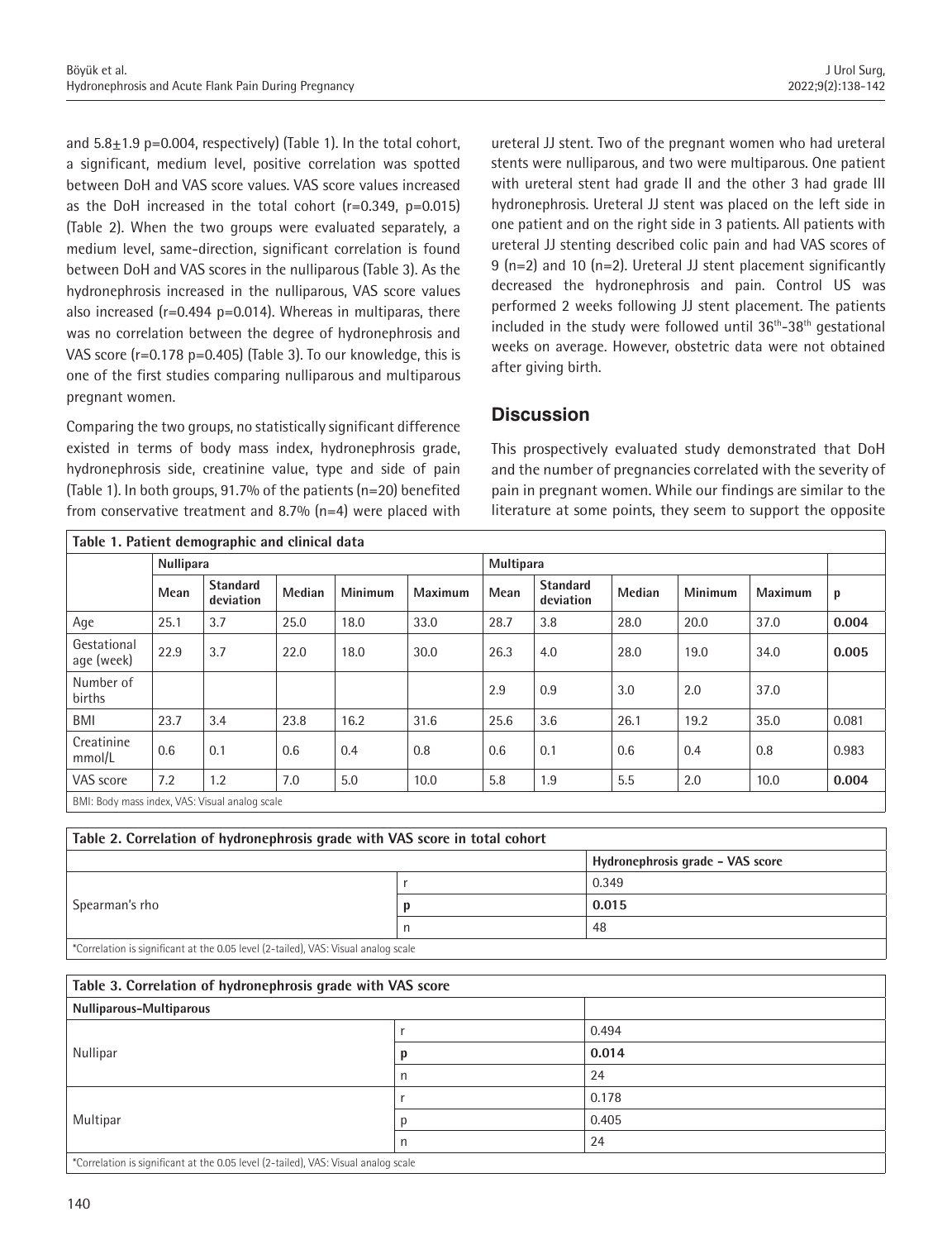view at others. The incidence of acute flank pain and higher hydronephrosis on the right side is consistent with the literature (6,7,10). Some studies have reported that hydronephrosis is more common, especially in primigravidae (1,6). In our study, especially in the nulliparous, hydronephrosis and pain were found to have medium level, positive correlation. In the literature, there are studies which state that hydronephrosis is common in pregnant women; that there is no relationship between hydronephrosis and acute flank pain and that most cases develop asymptomatically (6,8). Farr et al. (11) reported that hydronephrosis was not observed in some patients with flank pain. In the same study, Farr et al. (11) stated that there was no correlation between hydronephrosis and pain intensity. Many studies in literature have investigated hydronephrosis and its prevalence, as well as the relationship between hydronephrosis and pain. The main difference in our study is that all patients were admitted with acute flank pain. The detection of hydronephrosis in the pregnant women admitted caused us to consider hydronephrosis to be associated with acute flank pain. It is also possible that anatomic factors and gestational anxiety might have been effective in the positive correlation between the pain and the DoH and in higher VAS scores of the nulliparous than the multiparous (12). In the lack of concrete evidence such as psychiatric examination results, we think that this may be subject of another study.

In the literature, cases of complicated urinary tract infection such as pyelonephritis that developed during and after the second trimester causing serious complications have been reported (13). No patients with urinary tract infection were included in our study and none of the patients included in the study developed pyelonephritis on follow-up. The majority of patients (91.7%) benefited from conservative treatment. Only 4 patients (8.3%) underwent ureteral JJ stent placement. This ratio is consistent with the literature, yet the small number of patients is a limiting factor for a strong interpretation (6).

The most important difference that distinguishes our study from other studies is the comparison between multiparous and nulliparous patients together with assessing the relationship between flank pain and DoH. In some studies, patients with symptoms like fever and signs of white blood cell and C-reactive protein elevation were included (14). In contrast to these studies, patients who had only flank pain and normal biochemical tests but had no symptoms like fever were included in our study. We think that our study also enables a stronger evaluation of the relationship between hydronephrosis and flank pain without different symptoms and signs. In some studies, it has been reported that hydronephrosis is common during pregnancy and is asymptomatic (6,8). However, patients with mild hydronephrosis were also included in these studies, and pregnant women with mild hydronephrosis constitute the vast majority. In our study, there are patients in the late periods of the second trimester and in the third trimester. As a result, we think that hydronephrosis increases with the progression of pregnancy and pain associated with it is observed.

As we were the only urology center in the city, all patients were followed up by the same team. Ureteral JJ stent placed in a patient was removed before delivery and the other three stents were removed in 3-4 weeks following delivery. The removal of a stent before delivery was done upon the demand of the patient due to hematuria and irritative stent symptoms. This patient had weekly US follow-up until birth, reported minor pain on the side of stent removal resolved with conservative treatment without the need to re-intervene. No major complication developed in the patients with ureteral JJ stents. Although we cannot make a strong interpretation due to the small number of patients, this result is consistent with the literature (15). The degree of hydronephrosis in the patients who were placed stents were grade 2 and grade 3  $(n=1, n=3, 1)$ respectively) and their VAS scores were 9 and 10  $(n=2, n=2,$ respectively). In concurrence with the study of Tsai et al. (15) we think that JJ stents are more effective than conservative treatment in pregnant women with advanced hydronephrosis. JJ stents may safely be inserted in these patients. The most important limiting factor in our study was the number of patients. A stronger result might be obtained with a higher number of patients. It should also merit to mention that birth and postnatal data of the patients included in our study are not available.

## **Conclusion**

This study demonstrates that there is a relationship between acute flank pain and hydronephrosis as well as the severity of pain increases with the DoH. Especially in nulliparas, this relationship is stronger. Ureteral JJ stent is a safe and effective treatment method for pregnant women who do not respond to conservative treatment.

#### **Main Points**

- There is a relationship between acute flank pain and hydronephrosis as well as the severity of pain increases with the DoH,

- In the total cohort, a significant, medium level, a positive correlation was observed between hydronephrosis grade and VAS score values.

- In nulliparas, this relationship is stronger,

- Ureteral JJ stent is a safe and effective treatment method in pregnant women who do not respond to conservative treatment.